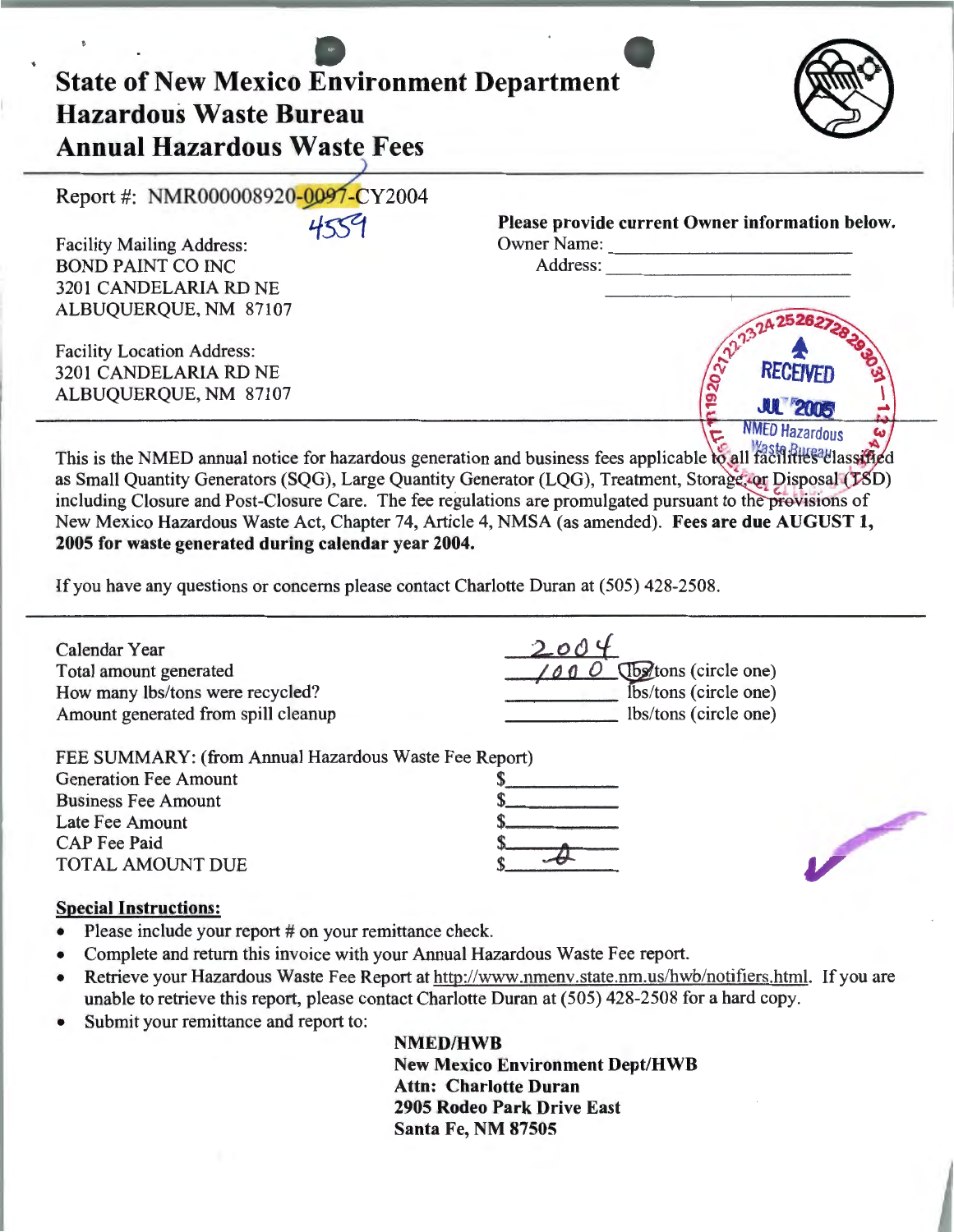

# NEW MEXICO ENVIRONMENT DEPARTMENT HAZARDOUS WASTE BUREAU

## 2004 ANNUAL HAZARDOUS WASTE FEE REPORT

### Note: Complete and return this report with your invoice and payment

| <b>SECTION I:</b>                 | B'ANDORMATIONAND IDENTIFICATION                                  |  |
|-----------------------------------|------------------------------------------------------------------|--|
| <b>Facility Name:</b>             | Bondfint Co, Inc                                                 |  |
| <b>EPA Identification Number:</b> | Phone: 505-888-3737 xT103<br><u> 1999 - Alexandr Alexandr II</u> |  |
| <b>Facility Address:</b>          |                                                                  |  |
|                                   |                                                                  |  |
|                                   | B201 Candelaria NE<br>ALbuguergae, Nm 87107                      |  |
| <b>Mailing Address:</b>           |                                                                  |  |
|                                   | abcve                                                            |  |
|                                   |                                                                  |  |
| <b>Facility Contact:</b>          | David Grebe                                                      |  |
| Title:                            | ConTroller                                                       |  |
| <b>Reporting Date:</b>            |                                                                  |  |
|                                   |                                                                  |  |

The New Mexico Hazardous Waste Generation Fee is comprised of two parts: a Business Fee and a<br>Generation Fee. The Business Fee is determined by your generator status and the Generation Fee is<br>determined by the amount of no important to note that your generator status is determined by adding the recycled and non-recycled hazardous waste generated by your facility each month.

Detailed regulations covering the annual hazardous waste fees are defined at 20.4.3 NMAC.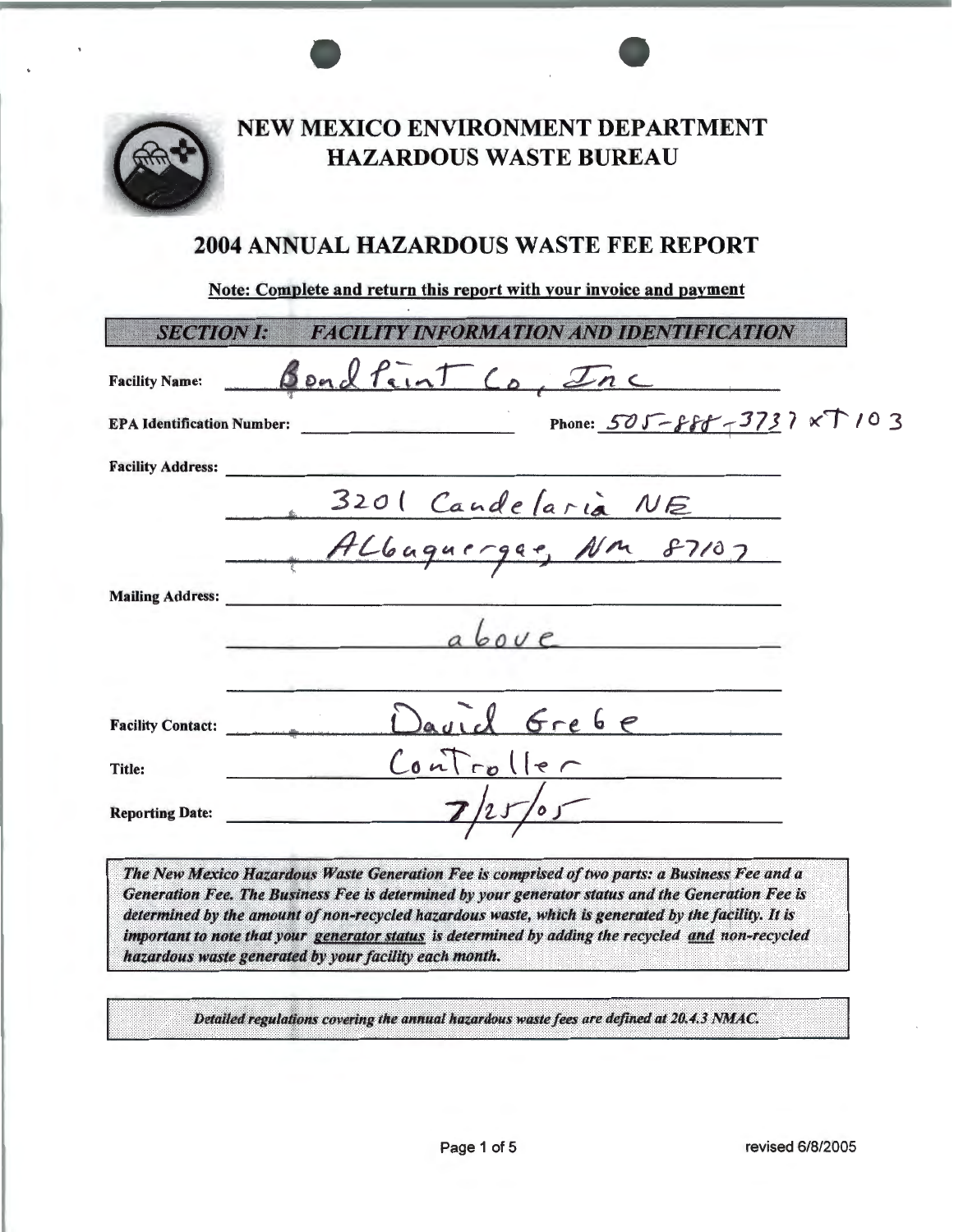#### **SECTION II: ANNUAL GENERATION CALCULATIONS**

To calculate the annual waste generation amounts, use the schedule below. Enter the total pounds of hazardous waste generated per month and then subtract the pounds of recycled hazardous waste per month. The difference is the amount of non-recycled hazardous waste generated.

| Calendar Year: $\mathcal{D}^4$ |                                      |  |               |          |                               |  |  |  |
|--------------------------------|--------------------------------------|--|---------------|----------|-------------------------------|--|--|--|
| Month                          | <b>Total Hazardous</b><br>Waste (lb) |  | Recycled (lb) |          | <b>Non-Recycled</b><br>$(lb)$ |  |  |  |
| January                        | 83.33                                |  |               | $=$      |                               |  |  |  |
| February                       | $82-33$                              |  |               | $=$      |                               |  |  |  |
| March                          | 83.33                                |  |               | $=$      |                               |  |  |  |
| April                          | 83.33                                |  |               | $=$      |                               |  |  |  |
| May                            | 83,33                                |  |               | $=$      |                               |  |  |  |
| June                           | 83,38                                |  |               | $=$      |                               |  |  |  |
| July                           | $83 - 33$                            |  |               | $=$      |                               |  |  |  |
| August                         | 3,33                                 |  |               | $\equiv$ |                               |  |  |  |
| September                      | 83.33                                |  |               | $=$      |                               |  |  |  |
| October                        | 83,33                                |  |               | $=$      |                               |  |  |  |
| November                       | 83.33                                |  |               | $=$      |                               |  |  |  |
| December                       |                                      |  |               | $=$      |                               |  |  |  |
| <b>Annual Totals</b>           | $\partial\,\partial\mathcal{O}$      |  |               |          | $\partial$ 0                  |  |  |  |

#### **SECTION III: GENERATION STATUS DETERMINATION**

Determine your generator status using the largest amount of total hazardous waste generated during any one calendar month (from first column in Section II).

### *GENERATOR STATUS:*

- $*$  If you generate 220 lbs (100 kg) or less of hazardous waste (recycled and non-recycled) in any one month, you are a Conditionally Exempt Small Quantity Generator (CESQG).
- If you generate more than 220 lbs (100 kg) but less than 2,206 lbs (1,000 kg) of hazardous waste<br>  $\star$  (recycled <u>and</u> non-recycled) in any one month, you are a Small Quantity Generator (SQG).
- 
- **\*** If you generate more than 2,205 lbs (1,000 kg) of hazardous waste (recycled and non-recycled) in any one month, you are a Large Quantity Generator (LQG).

|  |  |  |  |              |  |  |  |  |  | NOTE: IF YOU ARE A CESOG, YOU DO NOT OWE ANY FEES. PLEASE COMPLETE     |  |  |  |  |  |  |
|--|--|--|--|--------------|--|--|--|--|--|------------------------------------------------------------------------|--|--|--|--|--|--|
|  |  |  |  |              |  |  |  |  |  |                                                                        |  |  |  |  |  |  |
|  |  |  |  |              |  |  |  |  |  |                                                                        |  |  |  |  |  |  |
|  |  |  |  |              |  |  |  |  |  |                                                                        |  |  |  |  |  |  |
|  |  |  |  |              |  |  |  |  |  |                                                                        |  |  |  |  |  |  |
|  |  |  |  |              |  |  |  |  |  |                                                                        |  |  |  |  |  |  |
|  |  |  |  |              |  |  |  |  |  |                                                                        |  |  |  |  |  |  |
|  |  |  |  |              |  |  |  |  |  |                                                                        |  |  |  |  |  |  |
|  |  |  |  |              |  |  |  |  |  |                                                                        |  |  |  |  |  |  |
|  |  |  |  |              |  |  |  |  |  |                                                                        |  |  |  |  |  |  |
|  |  |  |  |              |  |  |  |  |  |                                                                        |  |  |  |  |  |  |
|  |  |  |  |              |  |  |  |  |  |                                                                        |  |  |  |  |  |  |
|  |  |  |  |              |  |  |  |  |  |                                                                        |  |  |  |  |  |  |
|  |  |  |  |              |  |  |  |  |  |                                                                        |  |  |  |  |  |  |
|  |  |  |  |              |  |  |  |  |  |                                                                        |  |  |  |  |  |  |
|  |  |  |  |              |  |  |  |  |  |                                                                        |  |  |  |  |  |  |
|  |  |  |  |              |  |  |  |  |  |                                                                        |  |  |  |  |  |  |
|  |  |  |  |              |  |  |  |  |  | E E 1980 SE E E LEGAN LONSTA E LON COME E LEGAN LANDRI SE E RNE COO UR |  |  |  |  |  |  |
|  |  |  |  |              |  |  |  |  |  |                                                                        |  |  |  |  |  |  |
|  |  |  |  |              |  |  |  |  |  |                                                                        |  |  |  |  |  |  |
|  |  |  |  |              |  |  |  |  |  |                                                                        |  |  |  |  |  |  |
|  |  |  |  |              |  |  |  |  |  |                                                                        |  |  |  |  |  |  |
|  |  |  |  |              |  |  |  |  |  |                                                                        |  |  |  |  |  |  |
|  |  |  |  |              |  |  |  |  |  |                                                                        |  |  |  |  |  |  |
|  |  |  |  |              |  |  |  |  |  |                                                                        |  |  |  |  |  |  |
|  |  |  |  |              |  |  |  |  |  |                                                                        |  |  |  |  |  |  |
|  |  |  |  |              |  |  |  |  |  |                                                                        |  |  |  |  |  |  |
|  |  |  |  |              |  |  |  |  |  |                                                                        |  |  |  |  |  |  |
|  |  |  |  |              |  |  |  |  |  |                                                                        |  |  |  |  |  |  |
|  |  |  |  |              |  |  |  |  |  |                                                                        |  |  |  |  |  |  |
|  |  |  |  |              |  |  |  |  |  |                                                                        |  |  |  |  |  |  |
|  |  |  |  |              |  |  |  |  |  |                                                                        |  |  |  |  |  |  |
|  |  |  |  |              |  |  |  |  |  |                                                                        |  |  |  |  |  |  |
|  |  |  |  |              |  |  |  |  |  |                                                                        |  |  |  |  |  |  |
|  |  |  |  |              |  |  |  |  |  |                                                                        |  |  |  |  |  |  |
|  |  |  |  |              |  |  |  |  |  |                                                                        |  |  |  |  |  |  |
|  |  |  |  |              |  |  |  |  |  |                                                                        |  |  |  |  |  |  |
|  |  |  |  | <b>ORAGE</b> |  |  |  |  |  |                                                                        |  |  |  |  |  |  |
|  |  |  |  |              |  |  |  |  |  |                                                                        |  |  |  |  |  |  |
|  |  |  |  |              |  |  |  |  |  |                                                                        |  |  |  |  |  |  |
|  |  |  |  |              |  |  |  |  |  |                                                                        |  |  |  |  |  |  |
|  |  |  |  |              |  |  |  |  |  |                                                                        |  |  |  |  |  |  |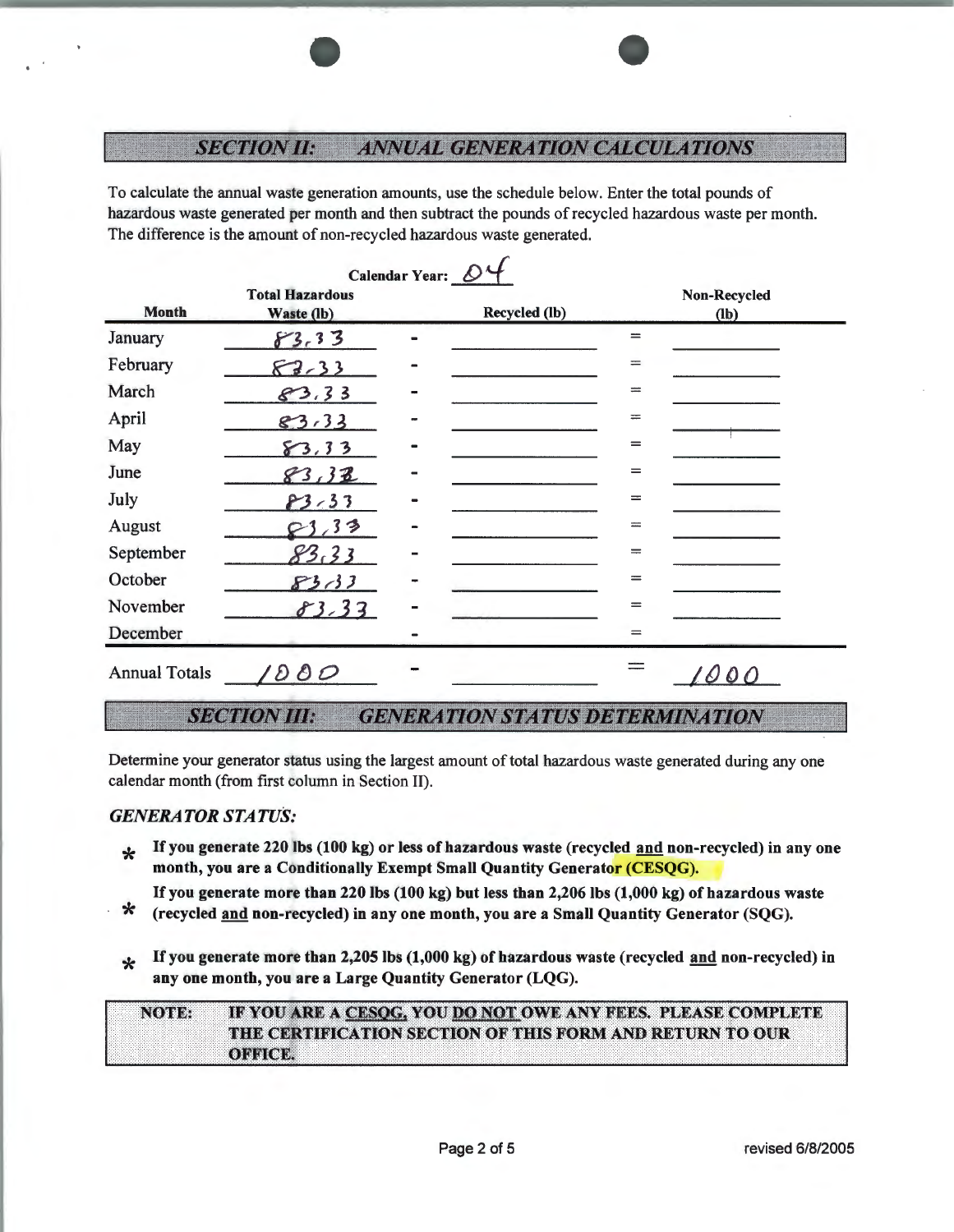#### **SECTION IV: BUSINESS FEES**

Based on the generator status determined from Section III, check the appropriate category for this facility and pay the appropriate Business Fee.

> Conditional Exempt Small Quantity Generator no fees due  $$ 200.00$ **Small Ouantity Generator Large Quantity Generator** \$2,500.00

#### **ANNUAL GENERATION FEES SECTION V:**

Conditionally Exempt Small Quantity Generators do not owe any annual generator fees. 1.

2. Small Quantity Generators shall pay the following fees based on the average monthly amount of non-recycled hazardous waste generated.

Annual total non-recycled hazardous waste from Section II divided by twelve equals monthly average  $(1, 0, 0, \ldots, 0)$   $(2, 2, 2, \ldots, 0)$ 

| 1000<br>$1b / 12 =$          | $\sigma$ $\sigma$ , $\sigma$ pounds per month |
|------------------------------|-----------------------------------------------|
| 1 - 500 pounds/month         | 35.00                                         |
| 501 - 1,000 pounds/month     | 100.00                                        |
| $1.001 - 2.205$ pounds/month | 250.00                                        |

If  $<$  2,206 pounds/month, enter appropriate fee:  $\mathbf{s}$ 

 $3.$ Large Quantity Generators at a site shall pay the following fees for non-recycled hazardous waste generated for the reporting year, if both hazardous waste and hazardous wastewater were generated at the site, the generator must determine the amounts for each to calculate the fee. Use the following fee schedules for these calculations.

> \$ 0.01 per pound of non-recycled hazardous waste generated at the site. a.

> > pounds for the reporting year  $X$  \$ 0.01 =  $\sim$

and

b. \$ 0.01 per ton of wastewater designated a hazardous waste solely because it exhibits a hazardous characteristic.

> tons for reporting year  $X$  \$ 0.01 =  $\sim$

Total LQG annual fee  $(a + b)$  =

\$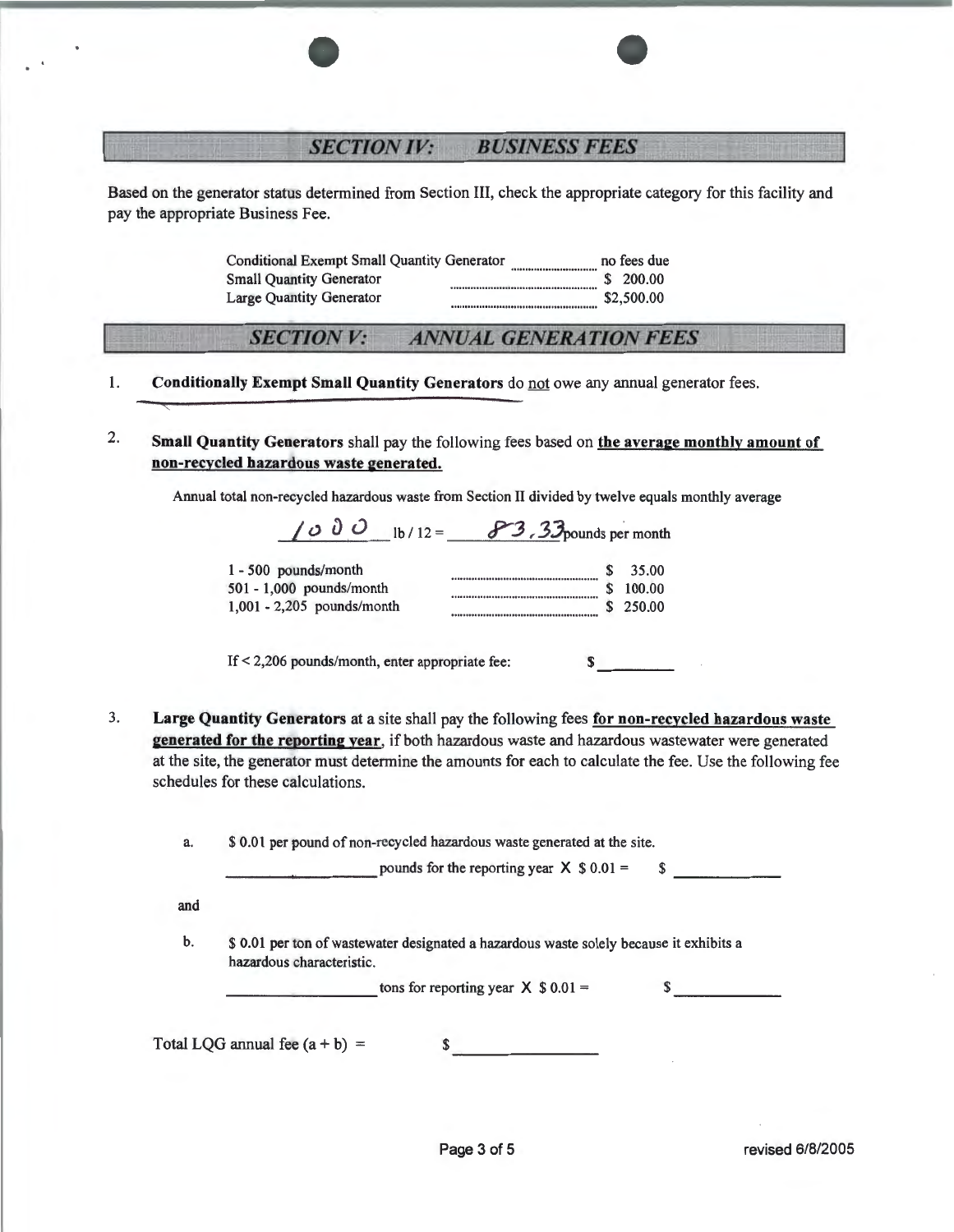### **SECTION VI: PAST DUE FEES**

Fees owed for previous years are calculated the same as above and are then multiplied by 1%. The sum of the annual business fee (Section IV) and the generation fee (Section V) are multiplied by the number of months that the fee is past due:

Business Fee + Generation  $X$  1%  $X$  Number of months past due = Late Fee

Example:  $(\$200 + \$35) \times 0.01 \times 10$  Months = \$23.50

This late fee is added to the business fee, the generation fee, and the administration charge of \$100 to determine the total past due fee owed for that year:

Business Fee + Generation + Late Fee +  $$100 = Total$  Past Due Fee

Example:  $$200.00 + $35.00 + $23.50 + $100.00 = $358.50$ 

If you are paying past due fees for multiple years, you pay the administration charge one time only. The fees for each year are due on August 1st of the following year.

Example: Fees for 2003 were due on August 1, 2004. Please calculate past due fees and enter them below:

| $2001$ Fees                     |        |  |
|---------------------------------|--------|--|
| <b>2002 Fees</b>                |        |  |
| <b>2003 Fees</b>                |        |  |
| <b>Administrative Fee</b>       | 100.00 |  |
| <b>Total Past Due Fees Owed</b> |        |  |

#### *SECTION VII:*  **CAP FEES**

CAP Fees: The aggregate amount of annual generation and business fees to be paid per person [as defined at 20.4.3.107(B)(12) NMAC] for any year based on this Part (20.4.3 NMAC) shall be limited to:

| \$35,000.00 |
|-------------|
| \$50,000.00 |
| \$65,000.00 |
|             |

If your facility generates non-recycled hazardous waste in amounts which will result in a total fee greater than the amounts given in the above table, you only pay the CAP Fee indicated. These CAP Fees does not apply to late fees.